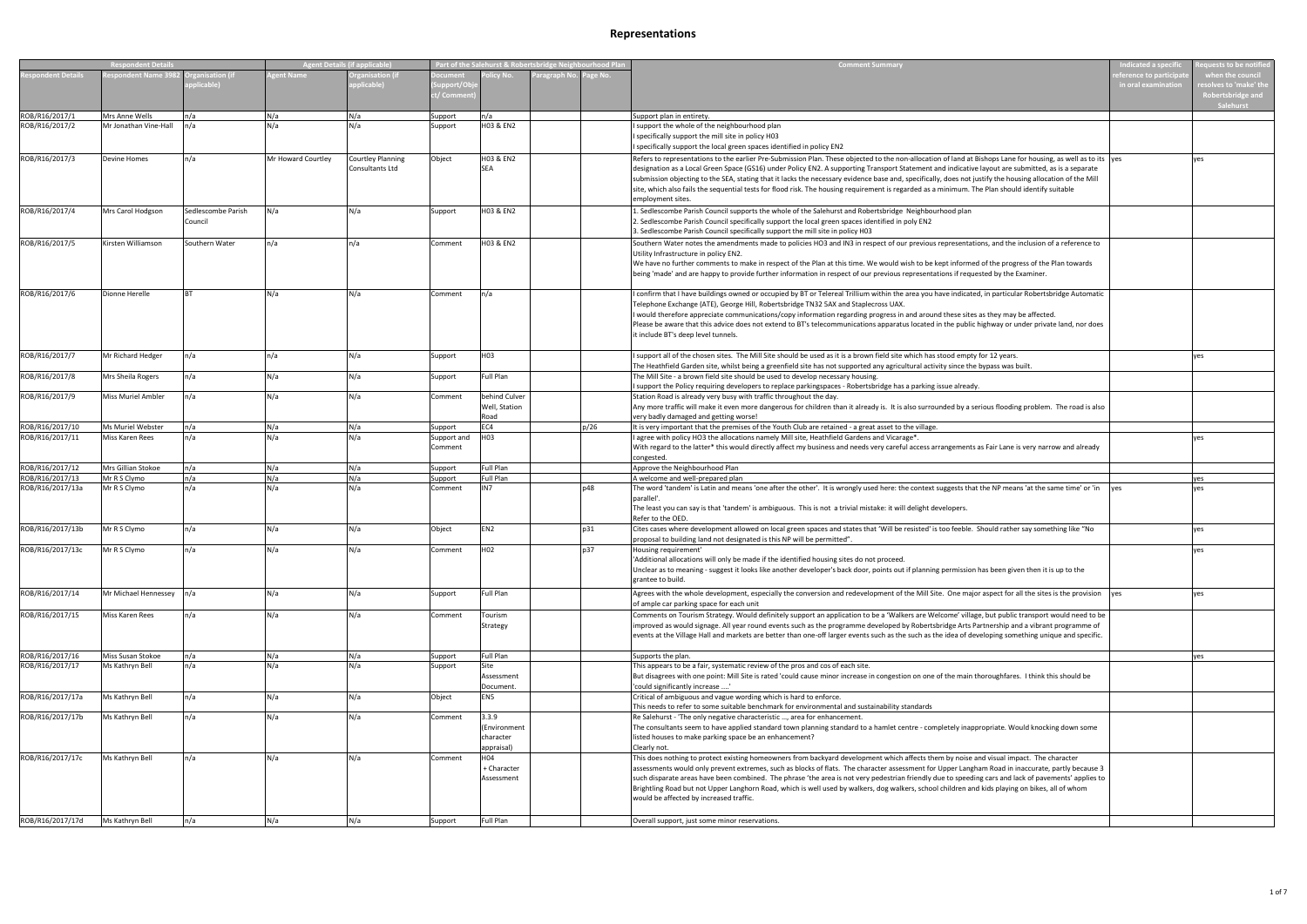| <b>Respondent Detai</b> |                       | <b>Agent Details (if applicable)</b>          |                  | Part of the Salehurst & Robertsbridge Neighbourhood Plar |                                                                          |                                                |             | <b>Comment Summary</b>                                                                                                                     | ndicated a specifi                                                                                                                                                                                                                                                                                                                                                                                                                                                                                                                                                                                                                                                                                                                                                                                                                                                    | uests to be notifie                        |                                                                            |
|-------------------------|-----------------------|-----------------------------------------------|------------------|----------------------------------------------------------|--------------------------------------------------------------------------|------------------------------------------------|-------------|--------------------------------------------------------------------------------------------------------------------------------------------|-----------------------------------------------------------------------------------------------------------------------------------------------------------------------------------------------------------------------------------------------------------------------------------------------------------------------------------------------------------------------------------------------------------------------------------------------------------------------------------------------------------------------------------------------------------------------------------------------------------------------------------------------------------------------------------------------------------------------------------------------------------------------------------------------------------------------------------------------------------------------|--------------------------------------------|----------------------------------------------------------------------------|
| <b>ondent Details</b>   | spondent Name 3982    | anisation (if<br>blicable)                    | ent Name         | rganisation (if<br>pplicable)                            | ocument<br>upport/Ol<br>/ Comm                                           | plicy No.                                      | aragraph No | age No.                                                                                                                                    |                                                                                                                                                                                                                                                                                                                                                                                                                                                                                                                                                                                                                                                                                                                                                                                                                                                                       | erence to participa<br>in oral examination | when the council<br>esolves to 'make' th<br>Robertsbridge and<br>Salehurst |
| ROB/R16/2017/18         | Mr John Maltman       | n/a                                           | N/a              | N/a                                                      | Object                                                                   | <b>SRNDP EN8</b>                               |             | p35 and as<br>expanded in<br>Schedule 3,<br>p67 -8 and as<br>evaluated on<br>p70 (with<br>specific<br>reference to<br><b>Butts Cottage</b> | wish my property, (Butts Cottage, Beech House Lane) to be deleted from the list Schedule 3, p66 'Local Lists of buildings and other structures". The<br>cottage is set well above the lane, and cannot be seen from it, or indeed anywhere else, since it is surrounded by farm land and separated from the<br>Old Vicarage by a thick high hedge. Certainly the cottage cannot "contribute to the parish's distinctiveness" or embrace its "sense of community"<br>because no one can see it. The present building bears no relationship to any "historic building". Photographs were supplied.                                                                                                                                                                                                                                                                      |                                            |                                                                            |
| ROB/R16/2017/19         | Mr Neil Barden        | Robertsbridge<br><b>Community Association</b> | N/a              | N/a                                                      | Support                                                                  | Robertsbridge<br>Hall                          |             |                                                                                                                                            | We support the concept of the village and lands remaining as it now is. The Hall is a very important asset to the village people. All surrounding<br>grounds are used ie allotment, football field, and the immediate grounds are necessary for hirers of the Hall for garden shows, boot sales and parking<br>and its grounds and Hall are in constant use by village people.<br>Large parts of the grounds are subject to flooding.                                                                                                                                                                                                                                                                                                                                                                                                                                 | yes                                        | yes                                                                        |
| ROB/R16/2017/20         | Mrs Amanda Fellowes   | Robertsbridge<br><b>Childrens's Services</b>  | N/a              | N/a                                                      | Support                                                                  | ED1                                            |             |                                                                                                                                            | The Plan supports provision for school places for every child in Salehurst & Robertsbridge in whichever of Robertsbridge Community College (RCC),<br>Salehurst C of E Primary School (SPS) or Robertsbridge Children's Services (RCS). Housing development only permitted where demonstrated that<br>either the expected child yield would not result in the Schools exceeding the maximum number of children permitted on its roll or that appropriate<br>modifications and/or extension to the School can be delivered at developer's expense.<br>Policy supported as Robertsbridge Children's Services will not have the capacity to provide sufficient places without developer funding of additional<br>premises.                                                                                                                                                | yes                                        | yes                                                                        |
| ROB/R16/2017/20a        | Mrs Amanda Fellowes   | Robertsbridge<br><b>Childrens's Services</b>  | N/a              | N/a                                                      | Comment                                                                  | ED1                                            | 3.2.1       |                                                                                                                                            | 30 Robertsbridge Children's Services provides pre-school childcare. We have a waiting list of 15 children and have had to turn many families away. Being yes<br>the only childcare provider in the village, we are concerned that further housing development will add to the problems of families being unable to<br>access local pre-school. The site that we occupy has little room to expand and any further loss of green space in this location would be resisted. We are<br>keen to ensure that the need for childcare places is met and obtain developer contributions for a new build on the sites allocated for development.                                                                                                                                                                                                                                |                                            | yes                                                                        |
| ROB/R16/2017/21         | Mr George Chichester  | The Mountfield Estate                         | Mr Paul Carnell  | Struttandparker.com                                      | Object to<br>Schedule 4 (re trees)<br>trees at<br>Heathfield<br>Gardens) | Support HO3; HO3, Schedule<br>4 (Local list of |             |                                                                                                                                            | As landowners, the Mountfield Estate reiterates its continued support for the allocation of Heathfield gardens under Policy HO3 for 40 residential<br>dwellings, and will continue to work with the neighbouring landowner to bring the site forward for development following adoption of the<br>Neighbourhood Plan. Refers to earlier comments on the criteria in policy HO3 (letter of November 2016).<br>We do not consider that robust evidence has been provided to demonstrate the value of the group of trees on the Heathfield Garden Site (group G7)<br>in Schedule 4 or that they merit protection. Refers to comments of December 2016.                                                                                                                                                                                                                   |                                            |                                                                            |
| ROB/R16/2017/22         | Mr Chris Flavin       | <b>East Sussex County</b><br>Council          | N/a              | N/a                                                      | Object                                                                   | IN1                                            |             |                                                                                                                                            | It is not clear how the evidence has been used to arrive at Policy IN1, particularly as it differs to that as set out in the ESCC parking standards. It is<br>recommended that, instead of adopting an arbitrary localised standard, that Policy IN1 is removed and that the Plan makes reference to the need for<br>development to comply with the ESCC parking calculator and the ESCC 'Guidance for parking at new residential development', which uses local car<br>ownership data and dwelling size.                                                                                                                                                                                                                                                                                                                                                             |                                            | yes                                                                        |
| ROB/R16/2017/22a        | Mr Chris Flavin       | <b>East Sussex County</b><br>Council          | N/a              | N/a                                                      | Object                                                                   | ED1                                            |             |                                                                                                                                            | Policy ED1 remains unclear and contradicts the revised supporting text. We suggest that the Policy is amended, which reiterates our previous<br>suggestion, clarifies how it should be applied and makes it consistent with the supporting text. Recommended wording provided<br>It is also recommended that additional changes to clarify and make the supporting text (paragraph 3.2.1) clearer are made. Recommended text<br>provides which removes references to the current capacity in education facilities, as pupil numbers change and the text would quickly become out-of-<br>date. Amendments also take into account future potential changes to development contributions.                                                                                                                                                                                |                                            | yes                                                                        |
| ROB/R16/2017/22b        | Mr Chris Flavin       | <b>East Sussex County</b><br>Council          | N/a              | N/a                                                      | Object                                                                   | IN8                                            |             |                                                                                                                                            | We are firmly of the view that inclusion of this policy would be in conflict with the relevant basic conditions regarding consistency and conformity with<br>national planning policy and the strategic policies in the Rother Development Plan. We would recommend that Policy IN8 is deleted. If the Parish<br>Council want to include a section on Flood Risk Management, we would recommend the use of a statement or guidance note, making accurate<br>reference to ESCC's role as a Statutory Consultee and to the East Sussex Local Flood Risk Management Strategy 2016 - 2026 and relevant guidance.                                                                                                                                                                                                                                                          |                                            | yes                                                                        |
| ROB/R16/2017/22c        | Mr Chris Flavin       | <b>East Sussex County</b><br>Council          | N/a              | N/a                                                      | Comment                                                                  | EN3                                            |             |                                                                                                                                            | Whilst this policy does make reference to the conservation and enhancement of some natural features, it is primarily concerned with landscape and<br>does not take into account the need to have a general policy for the conservation and enhancement of biodiversity more generally. None of the other<br>ecology comments that were raised in the previous response seem to have been addressed. Therefore, we would like to reiterate these points.                                                                                                                                                                                                                                                                                                                                                                                                               |                                            |                                                                            |
| ROB/R16/2017/23         | Elizabeth Cleaver     | Highways England                              | N/a              | N/a                                                      | Comment                                                                  | Full plan                                      |             |                                                                                                                                            | Highways England will be concerned with developments that result in intensification of use of an existing access on to the A21. Any such proposals<br>would need careful consideration in relation to the type of access already provided and whether or not it would still be suitable for use following re-<br>development of the site. The creation of a new access to the A21 is likely to be resisted by Highways England unless there is significant economic<br>benefit in doing so and that the new access would not be detrimental to the safe and efficient operation of our network.<br>The cumulative traffic effects of development will need careful consideration in relation to the efficient operation of the A21 specifically the<br>roundabout junction with Northbridge Street and Church Lane as well as the priority junction with George Hill. |                                            |                                                                            |
| ROB/R16/2017/24         | <b>Messrs Higgins</b> | n/a                                           | Mr Paul Atherton | Savills                                                  | Support                                                                  | Housing<br>Section 3.4                         |             |                                                                                                                                            | Agree that both parcels of land (named as Heathfield Gardens west and east for this exercise) are suitable for the type of development proposed, both ves<br>sites were available and both sites were achievable and economically viable. We would strongly recommend and support for the sites to be allocated<br>and included in the new Local Plan.<br>We confirm that the sites are immediately available and deliverable for the residential development.                                                                                                                                                                                                                                                                                                                                                                                                        |                                            | yes                                                                        |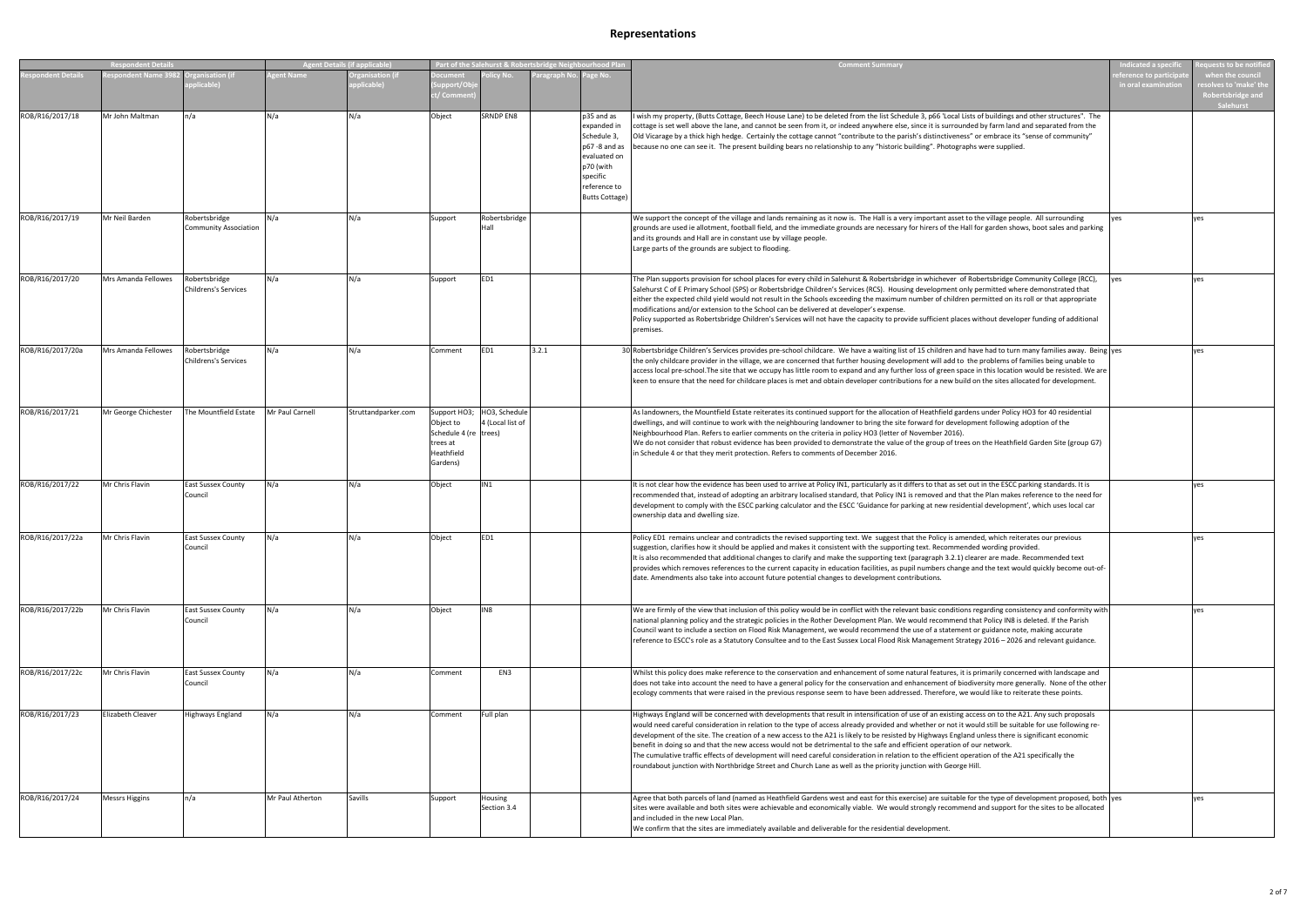|                  | <b>Respondent Detai</b> |                           |           | gent Details (if applicable) |                                    |                                                                                                 | Part of the Salehurst & Robertsbridge Neighbourhood Plan |         | <b>Comment Summary</b>                                                                                                                                                                                                                                                                                                                                                                                                                                                                                                                                                                                                                                         | dicated a specif                         | uests to be notified                                                      |
|------------------|-------------------------|---------------------------|-----------|------------------------------|------------------------------------|-------------------------------------------------------------------------------------------------|----------------------------------------------------------|---------|----------------------------------------------------------------------------------------------------------------------------------------------------------------------------------------------------------------------------------------------------------------------------------------------------------------------------------------------------------------------------------------------------------------------------------------------------------------------------------------------------------------------------------------------------------------------------------------------------------------------------------------------------------------|------------------------------------------|---------------------------------------------------------------------------|
| ondent Details   | spondent Name 3982      | licable)                  | gent Name | ganisation (it<br>licable)   | ocument<br>upport/Ol<br>/ Comme    | licy No.                                                                                        | aragraph N                                               | age No. |                                                                                                                                                                                                                                                                                                                                                                                                                                                                                                                                                                                                                                                                | erence to particip<br>in oral examinatio | when the council<br>solves to 'make' the<br>Robertsbridge and<br>alehurst |
| ROB/R16/2017/25  | <b>Gardner Crawley</b>  | Rother Valley Railway     | N/a       | N/a                          | Comment                            | Presubmission 1.4.7<br>Plan                                                                     |                                                          |         | The Rother Valley Railway project to re-connect the railway from Robertsbridge to Bodiam should be included in the Neighbourhood Plan as Rother<br>District Council Planning Committee unanimously approved the planning application for the Northbridge Street to Junction Road "missing link" at its<br>meeting on 16 March 2017. The plan will at least encourage strategies to minimise the impact of the arrival of the railway on the village and maximise<br>its economic benefit.                                                                                                                                                                      |                                          | ves                                                                       |
| ROB/R16/2017/26  | Ms Claire Tester        | High Weald AONB Unit N/a  |           | N/a                          | Support                            | EN3                                                                                             |                                                          |         | support the proposed policy as being in general conformity with the NPPF in that it gives great weight to conserving and enhancing the AONB, and<br>adding local distinctiveness to the national policy by referring to the High Weald AONB Management Plan and the specific landscape components in<br>the parish that need conserving and enhancing.                                                                                                                                                                                                                                                                                                         |                                          | ves                                                                       |
| ROB/R16/2017/27  | Mrs Sophie Page         | <b>Environment Agency</b> | N/a       | N/a                          | Comment                            | IN8                                                                                             | 1.4.3                                                    |         | We do not think there should be a policy included in the Neighbourhood Plan that suggests any deviation from NPPF, the requirements of the<br>Sequential and Exception Tests and the need for all planning proposals in flood risk areas to be supported by a site specific flood risk assessment.<br>We support the final comment in respect to the presumption against culverting and the loss of open watercourses. However, the final part of this<br>policy is not really necessary and is again confusing. This matter should be addressed independently of policy IN8 as this policy is for the purpose<br>reducing flood risk.                         |                                          |                                                                           |
| ROB/R16/2017/28  | lan Lings               | <b>Woodland Trust</b>     | N/a       | N/a                          | Object                             | EN3                                                                                             |                                                          |         | Pleased that Neighbourhood Plan supports conserving and enhancing woodland and seeks to reduce the loss of Ancient Woodland, but it is also<br>important to expand the amount of trees and woodland, to provide enhanced green infrastructure and to mitigate against future loss of trees to<br>disease and deliver a major contribution to resolving a range of water management issues. Would therefore like to see Policy EN3 wording amended<br>to read (upper case amendments) - "All development will be considered with regard to the need to protect AND ENHANCE the landscape character of<br>the countryside as the whole of the Parish"            |                                          |                                                                           |
| ROB/R16/2017/28a | lan Lings               | <b>Woodland Trust</b>     | N/a       | N/a                          | Object                             | EN4                                                                                             |                                                          |         | Until the NPPF is amended, there is a clear role for Local and Neighbourhood Plans, and associated documents, to provide this improved level of<br>protection and to ensure that irreplaceable habitats get the same level of protection as heritage assets enjoy under the NPPF. We would therefore<br>like to see Policy EN4 amended to include -<br>"Development proposals directly or indirectly affecting ancient woodland or ancient trees will not be accepted".                                                                                                                                                                                        |                                          |                                                                           |
| ROB/R16/2017/28b | lan Lings               | <b>Woodland Trust</b>     | N/a       | N/a                          | Comment                            | EN9                                                                                             |                                                          |         | Whilst the Woodland Trust is pleased to see that Policy EN9 seeks to protect and manage locally listed trees, our Space for People publication can also<br>be taken into account given that this and the Woodland Access Standard (WASt) provide an important policy tool complimenting other access<br>standards which can be used in delivering green infrastructure standards. If the WASt is acknowledged accordingly together with Space for People',<br>which is the first UK-wide assessment of any form of greenspace, this would provide an important contributor to the design of green infrastructure<br>and placemaking in the Neighbourhood Plan. |                                          |                                                                           |
| ROB/R16/2017/29  | Robert Lloyd Sweet      | <b>Historic England</b>   | N/a       | N/a                          | Object                             | <b>EC1 &amp; EC6</b>                                                                            |                                                          |         | Policy EC1 is broadly supported but could be improved to provide more clarity. An amended wording is suggested.<br>Support Policy EC6 where the Steering Group have incorporated our suggested amendment to provide a suitable approach to the conversion or<br>extension of historic buildings including heritage assets. As such we feel that provision 1. in the policy is no longer necessary and should be removed<br>to avoid confusion.                                                                                                                                                                                                                 |                                          |                                                                           |
| ROB/R16/2017/29a | Robert Lloyd Sweet      | <b>Historic England</b>   | N/a       | N/a                          | Support EN8;<br><b>Comment EN6</b> | <b>EN6 &amp; EN8</b>                                                                            |                                                          |         | Policy EN6 - We support the intention of the policy but would suggest the wording is simplified to make it easier to understand. An amended wording<br>is suggested.<br>We are pleased to support Policy EN8 and see this as the implementation of National and Local Planning Policy at the neighbourhood level.                                                                                                                                                                                                                                                                                                                                              |                                          |                                                                           |
| ROB/R16/2017/29b | Robert Lloyd Sweet      | <b>Historic England</b>   | N/a       | N/a                          | Comment                            | EN9                                                                                             |                                                          |         | We support the identification of other elements of the historic landscape as worthy of protection but would suggest that trees and hedgerows do not<br>meet the definition of a heritage asset set out in the NPPF. We recommend using an alternative term to local listing to make it clear that these are<br>'local character features' rather than confusing them with the buildings or structures on the local list.                                                                                                                                                                                                                                       |                                          |                                                                           |
| ROB/R16/2017/29c | Robert Lloyd Sweet      | <b>Historic England</b>   | N/a       | N/a                          | Object                             | HO <sub>3</sub>                                                                                 |                                                          |         | We recommend identifying the need to protect the listed oast house and its setting in the supporting information to Policy HO3, as well as possibly<br>identifying the opportunity that development provides to secure the long term viable use of the building and of providing greater public access to it.<br>The insertion of a stated bullet point is suggested. Also, we would be pleased if the examiner could remove the words ", which is better understood as<br>a programme of work to understand the area's archaeological potential and interest". An appropriate wording for bullet point 7 is put forward.                                      |                                          |                                                                           |
| ROB/R16/2017/30  | Mr Max Meyer            | Hodson's Mill Limited     | N/a       | N/a                          | Support                            | Housing<br>provision<br>Employment<br>Delivery<br>Appropriate<br>mix of housing<br>' employment |                                                          |         | Our site, which extends up to 4.05ha in size, is located to the north east of Robertsbridge. The extent of the site is delineated by the enclosed red line yes<br>plan. It is identified as the "Mill Site". A full planning application has been submitted. We support the identification of the site as one of the three<br>preferred locations to enable the local housing requirement (155 dwellings) to be delivered during Rother District Council's (DC) Local Plan Period to<br>2028.                                                                                                                                                                  |                                          | ves                                                                       |
| ROB/R16/2017/30a | Mr Max Meyer            | Hodson's Mill Limited     | N/a       | N/a                          | Support                            | HO3 & Map 11                                                                                    |                                                          |         | The Mill site comprises previously developed land, in an accessible location, unfettered by multiple land ownerships, close to existing amenities and<br>within the settlement boundary. Its current derelict and under-utilised form creates a significant eyesore within the surrounding landscape. Its<br>allocation fully accords with the principles of sustainable development. The site's allocation is supported, as is the extension of the Robertsbridge<br>development boundary on Map 11 (at Annex 1) to incorporate the whole of our client's ownership.                                                                                          |                                          | ves                                                                       |
| ROB/R16/2017/30b | Mr Max Meyer            | Hodson's Mill Limited     | N/a       | N/a                          | Support                            | General<br>employment<br>strategy<br>including<br>Polices EC2<br>and EC3                        |                                                          |         | The Neighbourhood Plan's approach to promoting facilities to enable a growth in working from home (at Policy EC2) is supportable.<br>Furthermore, Policy EC3 offers clear guidance in regard to the protection of existing employment areas. This is supported.<br>The approach of the Neighbourhood Plan to protect existing employment sites, whilst encouraging new floorspace where appropriate (ie as part of<br>mixed use developments) is considered to represent an appropriate strategy. Reference is made to the job creation from 1,200sqm of new<br>commercial floorspace proposed in a current planning application on the site.                  | ves                                      | ves                                                                       |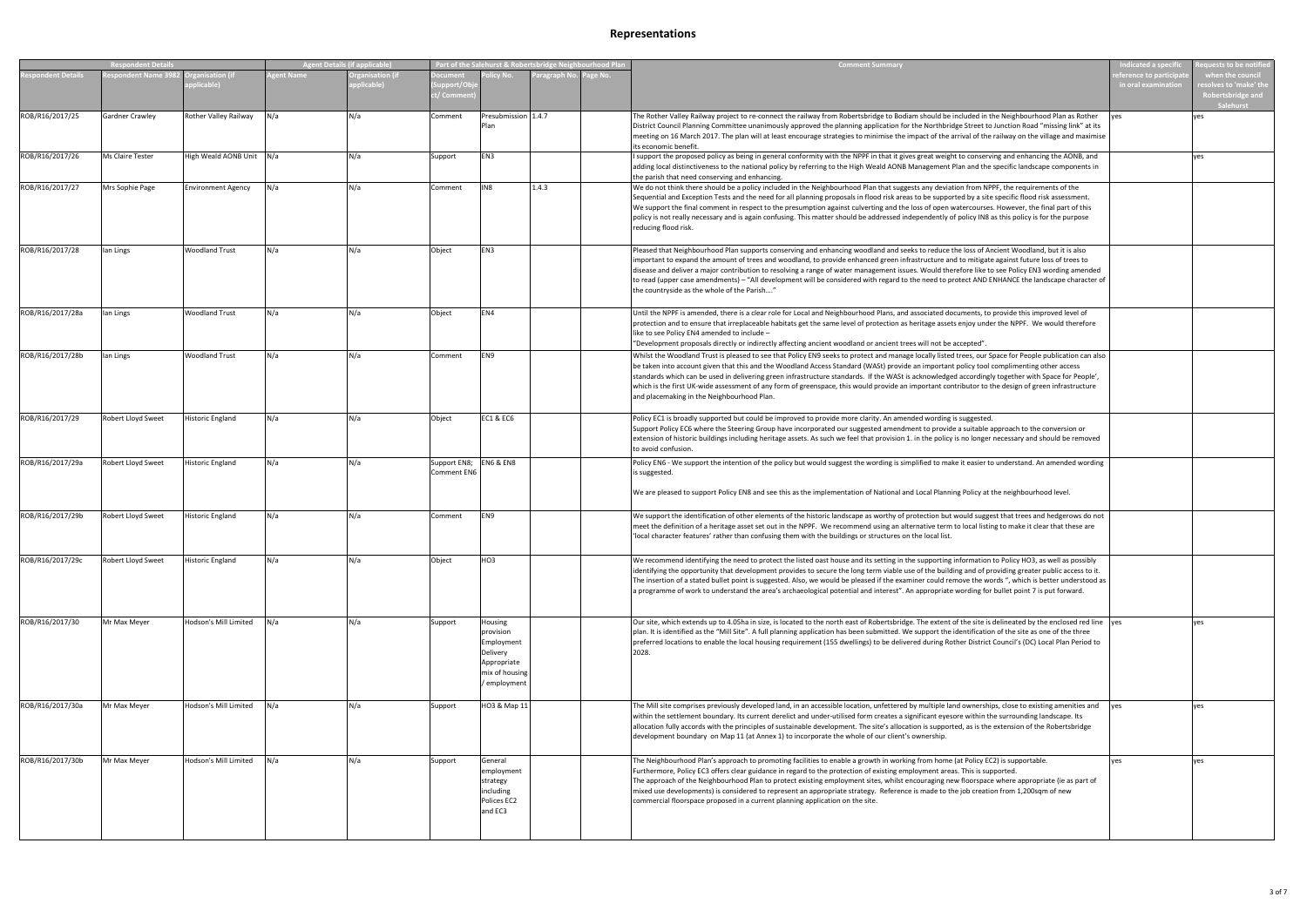|                  | <b>Respondent Details</b> |                                |           | <b>Agent Details (if applicable)</b> |                                           | Part of the Salehurst & Robertsbridge Neighbourhood Plan |          | <b>Comment Summary</b>                                                                                                                                                                                                                                                                                                                                                                                                                                                                                                                                                                                                                                          | ndicated a specifi                        | quests to be notified                                                             |
|------------------|---------------------------|--------------------------------|-----------|--------------------------------------|-------------------------------------------|----------------------------------------------------------|----------|-----------------------------------------------------------------------------------------------------------------------------------------------------------------------------------------------------------------------------------------------------------------------------------------------------------------------------------------------------------------------------------------------------------------------------------------------------------------------------------------------------------------------------------------------------------------------------------------------------------------------------------------------------------------|-------------------------------------------|-----------------------------------------------------------------------------------|
| spondent Details | espondent Name 3982 O     | ganisation (if<br>plicable)    | gent Name | <b>Organisation (if</b><br>plicable) | <b>Ocument</b><br>support/Ob<br>:/ Commei | olicy No.<br>'aragraph No                                | 'age No. |                                                                                                                                                                                                                                                                                                                                                                                                                                                                                                                                                                                                                                                                 | erence to participa<br>in oral examinatio | when the council<br>solves to 'make' the<br>Robertsbridge and<br><b>Salehurst</b> |
| ROB/R16/2017/30c | Mr Max Meyer              | Hodson's Mill Limited          | N/a       | N/a                                  | Support                                   | Housing/Empl<br>oyment - HO3<br>(re Mill Site)           |          | It would not be appropriate to insist upon delivery of an overly excessive amount of employment floorspace at the expense of maximising the<br>residential yield. The Mill Site represents the most sustainable option for development in planning terms, is an underutilised vacant brownfield<br>landholding which falls under single ownership and is readily available for redevelopment. It is the only site capable of accommodating a significant<br>scale of residential development. We fully support its allocation.                                                                                                                                  | ves                                       | es                                                                                |
| ROB/R16/2017/31  | Ms Helen Flanagan         |                                | N/a       | N/a                                  | Object                                    | HO3 - Vicarage<br>land                                   |          | Objection to the proposed development of the 'Vicarage Land'. Development of any additional dwellings on the 'Vicarage Land' will result in increased  yes<br>road traffic and worsen an already problematic highways safety issue. In addition, it would not preserve the special character of Fair Lane as a quiet<br>residential lane, including via the significant excavation required to facilitate the access. Development of the 'Vicarage Land' will also cause an<br>increase in the risk of flooding to high street houses that back on to the 'Vicarage Land' and a complete loss of privacy and overshadowing to<br>properties which back onto it. |                                           | ves                                                                               |
| ROB/R16/2017/32  | Dr Anthony Leonard        | Rother District Council        | N/a       | N/a                                  | Comment                                   | EC1                                                      |          | Note for information: The requirement for additional provision to "enhance" the village centre retail offer needs to be mindful that planning<br>applications are not specific to a use, and that changes of occupier within the A1 shops use class are permitted development.                                                                                                                                                                                                                                                                                                                                                                                  |                                           |                                                                                   |
| ROB/R16/2017/32a | Dr Anthony Leonard        | <b>Rother District Council</b> | N/a       | N/a                                  | Support                                   | EC <sub>2</sub>                                          |          | The policy is supported.                                                                                                                                                                                                                                                                                                                                                                                                                                                                                                                                                                                                                                        |                                           |                                                                                   |
| ROB/R16/2017/32b | Dr Anthony Leonard        | Rother District Council        | N/a       | N/a                                  | Object                                    | EC3                                                      |          | It is unclear whether parts 1 and 2 of the policy both need to be met to be compliant. In part 2, the additional phrase "or as identified by the market"<br>is regarded as undermining the effective retention of business sites while Part 3 of the S&RNP policy is not consistent with Core Strategy policy EC3.<br>Recommended amendments to the policy are set out.                                                                                                                                                                                                                                                                                         |                                           |                                                                                   |
| ROB/R16/2017/32c | Dr Anthony Leonard        | Rother District Council        | N/a       | N/a                                  | Object                                    | EC4                                                      |          | It is considered helpful for the Neighbourhood Plan to identify potential Assets of Community Value as a supporting "Nominations List". However, the<br>sites listed in policy are not currently registered as Assets of Community Value. This would be subject to a judgement by the local authority as to<br>whether the criteria set out in the Localism Act and supporting regulations had been complied with. The policy is considered unnecessary as the<br>nominated sites are largely protected by RDC planning policies<br>Recommend to delete the policy.                                                                                             |                                           |                                                                                   |
| ROB/R16/2017/32d | Dr Anthony Leonard        | Rother District Council        | N/a       | N/a                                  | Object                                    | EC <sub>6</sub>                                          |          | This proposed policy relates to Core Strategy policies RA2, RA3 and RA4. Support the policy subject to the following amendments:<br>a) add a further proviso to add to the second list of four provisos which states: 'it has an acceptable impact upon the rural High Weald AONB<br>landscape;<br>b) delete proviso 1, and<br>c) amend the first line of the policy to include 'extension' as well as re-use or conversion<br>Also, consider amending the title to 'Re-use, conversion and extension of rural buildings'.                                                                                                                                      |                                           |                                                                                   |
| ROB/R16/2017/32e | Dr Anthony Leonard        | Rother District Council        | N/a       | N/a                                  | Object                                    | EC7                                                      |          | Notwithstanding that the Plan elsewhere supports the loss of business sites, this policy is supported subject to the amendments to improve clarity by<br>highlighting due regard to local amenities and by recognising that the High Weald is a generally enclosed landscape, but its character may still be<br>harmed by inappropriate development:<br>Recommended amendments are set out,.                                                                                                                                                                                                                                                                    |                                           |                                                                                   |
| ROB/R16/2017/32f | Dr Anthony Leonard        | <b>Rother District Council</b> | N/a       | N/a                                  | Object                                    | ED1                                                      |          | Support the policy subject to the recommended amendments. Also, amend the supporting text (paragraph 3.2.1) as set out                                                                                                                                                                                                                                                                                                                                                                                                                                                                                                                                          |                                           |                                                                                   |
| ROB/R16/2017/32g | Dr Anthony Leonard        | Rother District Council        | N/a       | N/a                                  | Object                                    | EN <sub>2</sub>                                          |          | The S&RNP designates large areas as Local Green Space (LGS) which raises questions of consistency with the NPPF (paragraph 77). Cumulatively, the<br>LGSs, many of which are co-joined, form an extensive tract of land. It is recommended that the merits of the areas put forward be reviewed to avoid<br>coverage of extensive tracts of land. Consideration should be given to incorporating those areas that form part of the open valleys of the River Rother<br>Valley and its tributaries, in a separate policy to protect the valley setting.                                                                                                          |                                           |                                                                                   |
| ROB/R16/2017/32h | Dr Anthony Leonard        | Rother District Council        | N/a       | N/a                                  | Object                                    | EN3                                                      |          | The capitalised reference to "Gap Between Settlements" implies a formal designation and defined area, which is not put forward in the landscape<br>assessment, nor in the S&RNP. Therefore, the policy is supported, subject to the amendment/clarification set out.<br>Also, Core Strategy policies EN2, EN5, EN6, EN7, SRM2 should be referred to in the Conformity List of References                                                                                                                                                                                                                                                                        |                                           |                                                                                   |
| ROB/R16/2017/32i | Dr Anthony Leonard        | <b>Rother District Council</b> | N/a       | N/a                                  | Comment                                   | EN4                                                      |          | This policy is supported subject to the following amendment to the supporting text:<br>At the end of paragraph 3.3.4 add 'The above policy should be read in conjunction with Local Plan Core Strategy policies EN5 and EN1.'                                                                                                                                                                                                                                                                                                                                                                                                                                   |                                           |                                                                                   |
| ROB/R16/2017/32j | Dr Anthony Leonard        | <b>Rother District Council</b> | N/a       | N/a                                  | Object                                    | EN <sub>5</sub>                                          |          | Part 1 may be taken as not applying the higher water efficiency standard which would reflect the whole District being identified as under 'serious<br>water stress'. The implications of parts 2 and 3 are not clear, while parts 4 and 5 are covered by the Building Regulations; hence, the policy does not<br>add value in those respects. It is recommended that either:<br>a) Policy EN5 is amended by replacing part 1 with the following:<br>'1. effective use of resources and materials by minimising CO2 emissions and minimising water use through application of the higher water efficiency<br>standard;'<br>b) Policy EN5 is deleted              |                                           |                                                                                   |
| ROB/R16/2017/32k | Dr Anthony Leonard        | Rother District Council        | N/a       | N/a                                  | Object                                    | EN <sub>6</sub>                                          |          | The sentiment of the policy is supported, although essentially repeats national guidance regarding heritage assets<br>Also the wording only refers to 'any monuments that may be scheduled or conservation areas that may be designated' which implies the policy does<br>not cover those that already exist.<br>It is recommended that either:<br>a) Policy EN6 be amended as follows:<br>Replace 'any monuments that may be scheduled or conservation areas that may be created'<br>With 'scheduled ancient monuments or conservation areas'<br>b) Policy EN6 be deleted, since it replicates national guidance.                                              |                                           |                                                                                   |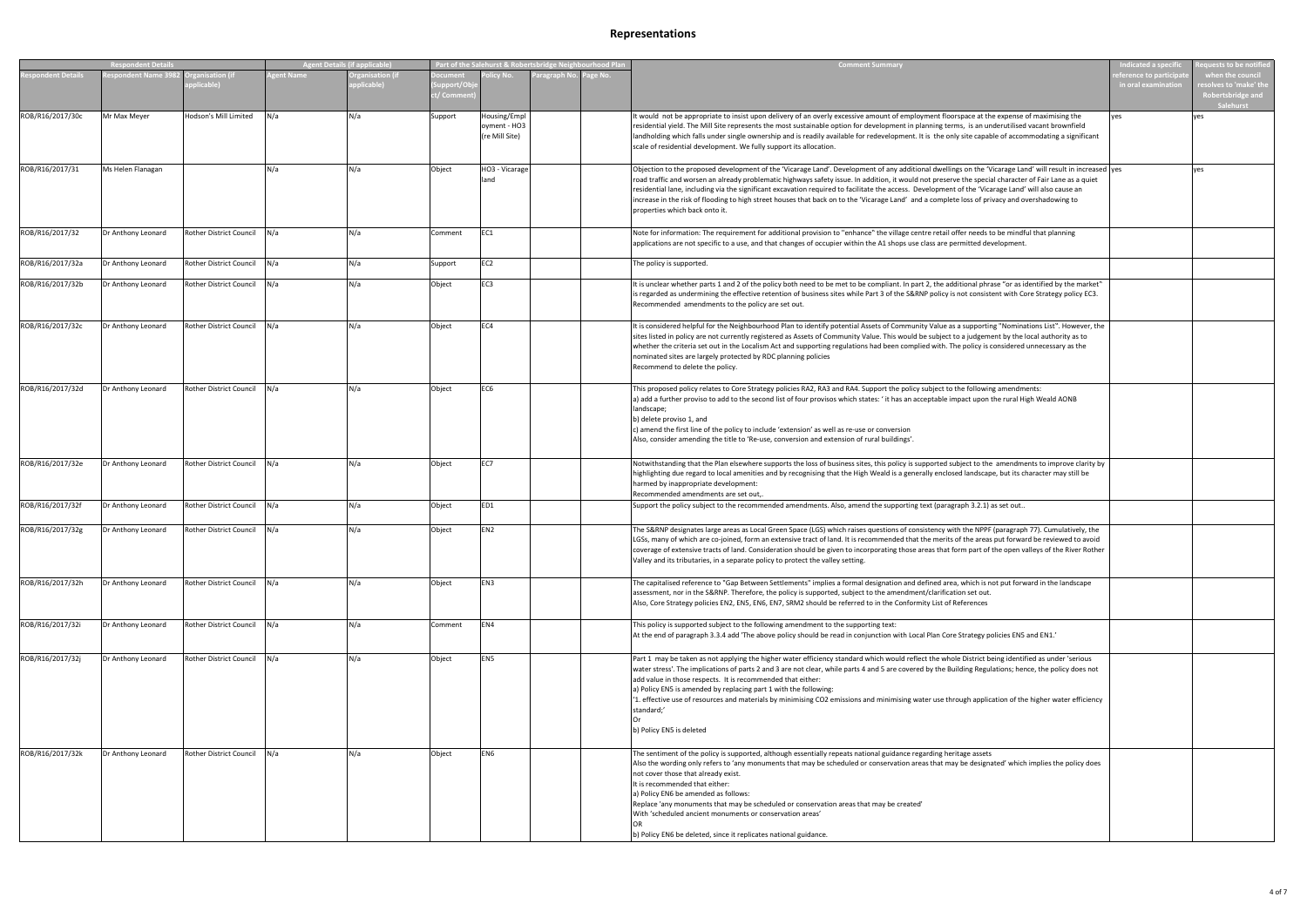|                  | <b>Respondent Details</b> |                                |                  | Agent Details (if applicable)        |                                | Part of the Salehurst & Robertsbridge Neighbourhood Plan |              |          | <b>Comment Summary</b>                                                                                                                                                                                                                                                                                                                                                                                                                                                                                                                                                                                                                                                                                               | ndicated a specif                         | quests to be notified                                                             |
|------------------|---------------------------|--------------------------------|------------------|--------------------------------------|--------------------------------|----------------------------------------------------------|--------------|----------|----------------------------------------------------------------------------------------------------------------------------------------------------------------------------------------------------------------------------------------------------------------------------------------------------------------------------------------------------------------------------------------------------------------------------------------------------------------------------------------------------------------------------------------------------------------------------------------------------------------------------------------------------------------------------------------------------------------------|-------------------------------------------|-----------------------------------------------------------------------------------|
| spondent Details | spondent Name 398         | anisation (if<br>plicable)     | <b>zent Name</b> | <b>Organisation (if</b><br>plicable) | ocument<br>pport/Ol<br>/ Comme | olicy No.                                                | Paragraph No | Page No. |                                                                                                                                                                                                                                                                                                                                                                                                                                                                                                                                                                                                                                                                                                                      | erence to participa<br>in oral examinatio | when the council<br>solves to 'make' the<br>Robertsbridge and<br><b>Salehurst</b> |
| ROB/R16/2017/32l | Dr Anthony Leonard        | Rother District Council        | N/a              | N/a                                  | Object                         | EN7                                                      |              |          | The policy only refers to Schedule 2 which contains a list of all the Listed Buildings. In this event, the words 'or buildings or structures of character'<br>seem inappropriate.<br>If it is meant to have a wider application, the term 'non-designated heritage assets' should be used, although these are not afforded the same weight.<br>It is recommended that either:<br>a) Policy EN7 be amended by deleting ' or the buildings or structures of character' and replacing with 'and Scheduled Ancient Monument'<br>b) Policy EN7 be deleted, but Policy EN8 be expanded to embrace nondesignated heritage assets, using terminology to be consistent with the                                               |                                           |                                                                                   |
| ROB/R16/2017/32m | Dr Anthony Leonard        | <b>Rother District Council</b> | N/a              | N/a                                  | Object                         | EN8                                                      |              |          | Historic England's (HE) Advice Note 7: 'Local Heritage Listing' sets out the process for local listing. This guidance states that work in preparing a<br>neighbourhood plan may indicate sites that merit inclusion on the 'local list', which needs to be ratified by the LPA.<br>The HE guidance also sets out that there needs to be clear nominations process, including consultation with owners of proposed listings. It is<br>considered that the identification of buildings in Schedule 3 can be supported if the terminology is amended. Proposed amendments to policy EN8 are<br>put forward.                                                                                                             |                                           |                                                                                   |
| ROB/R16/2017/32n | Dr Anthony Leonard        | Rother District Council        | lN/a             | N/a                                  | Object                         | EN9                                                      |              |          | The concept of locally listed trees is not a recognised planning term and should not be used. Schedule 4 is however a useful appraisal of trees and<br>hedgerows and can inform the basis for any further TPOs that may be warranted. An amended Policy EN9 is put forward to reconcile the issues.                                                                                                                                                                                                                                                                                                                                                                                                                  |                                           |                                                                                   |
| ROB/R16/2017/32o | Dr Anthony Leonard        | Rother District Council        | N/a              | N/a                                  | Object                         | H01                                                      |              |          | The development boundary does not just relate to housing.<br>Support the policy subject to the addition of the sentence currently in Policy HO2 regarding infill development (see comments on that policy).<br>Amend the supporting text by the addition of a sentence at the end of 3.4.1 to read:<br>'The definition of the development boundary has particular significance in relation to the location of housing, but is also relevant to the location of<br>other new development.'                                                                                                                                                                                                                            |                                           |                                                                                   |
| ROB/R16/2017/32p | Dr Anthony Leonard        | Rother District Council        | N/a              | N/a                                  | Object                         | HO <sub>2</sub>                                          |              |          | This policy is regarded as largely contextual explanation, with the exception of the final sentence.<br>The first three sentences are already covered by the supporting overleaf table.<br>It is recommended to amend Policy HO2 as follows:<br>a) Delete the first three sentences.<br>b) Insert the fourth sentence in policy HO1<br>c) Amend the fourth sentence as follows: (Proposed deletions struckthrough, proposed new text in red italics)<br>Additional allocations will only be made if the identified housing sites do not proceed and the The SRNDP will be reviewed at least every 5 years to<br>ensure deliverability of the allocations.                                                            |                                           |                                                                                   |
| ROB/R16/2017/32q | Dr Anthony Leonard        | Rother District Council        | N/a              | N/a                                  | Object                         | H03                                                      |              |          | The estimated capacities for individual sites are not considered achievable in light of environmental and heritage constraints. This could be<br>compounded by the requirements of other policies within the Plan, notably parking standards. In the light of assessments of realistic capacities,<br>unless the Environment Agency and the Lead Local Flood Authority favourably comment on residential development being accommodated within<br>Flood Zone 3 on the Mill Site, having regard to the sequential and exception tests, it is reluctantly concluded that the proposed allocations fall<br>materially short of the housing target for Robertsbridge, contrary to the strategic policies of the Council. |                                           |                                                                                   |
| ROB/R16/2017/32r | Dr Anthony Leonard        | Rother District Council        | N/a              | N/a                                  | Object                         | H <sub>05</sub>                                          |              |          | Without a specific proportion requirement, given the market tendency to favour larger dwellings, it may prove difficult to achieve the significant<br>increase in two bedroom<br>dwellings that the S&RNP appears to suggest is needed.<br>In respect of sheltered accommodation, it is accepted that there is some evidence of a need for such accommodation in rural centres. However, it may<br>not be a practicable requirement on every scheme, as the policy requires.<br>Support Policy HO5 subject to amendments, as set out.                                                                                                                                                                                |                                           |                                                                                   |
| ROB/R16/2017/32s | Dr Anthony Leonard        | Rother District Council N/a    |                  | N/a                                  | Object                         | H06                                                      |              |          | There may be a local case for departure from the PPG. Indeed, house prices in this part of Rother are the highest in the District. Even so, it is likely that<br>a more substantial case is needed. Moreover, there is no evident viability evidence to support this more onerous policy. Also, given that the large<br>majority of the new dwellings will be on larger sites, the additional contribution of affordable dwellings from sites of 6-10 dwellings does not appear<br>significant.<br>Policy HO6 should be deleted, but textual cross-reference be made to the District Council policies, notably LHN2, and guidance.                                                                                   |                                           |                                                                                   |
| ROB/R16/2017/32t | Dr Anthony Leonard        | Rother District Council N/a    |                  | N/a                                  | Comment                        | <b>H08</b>                                               |              |          | This policy might better sit in the Infrastructure section rather than in Housing chapter.                                                                                                                                                                                                                                                                                                                                                                                                                                                                                                                                                                                                                           |                                           |                                                                                   |
| ROB/R16/2017/32u | Dr Anthony Leonard        | Rother District Council N/a    |                  | N/a                                  | Object                         | IN1                                                      |              |          | There seems to be insufficient evidence to justify a local departure from the County Highways Authority's approach to parking which already<br>calculates requirements taking into account local circumstances.<br>It is proposed that Policy IN1 be deleted and, instead, reference be made in supporting text to the need for development to comply with the ESCC<br>parking calculator and the ESCC 'Guidance for parking at new residential development'.                                                                                                                                                                                                                                                        |                                           |                                                                                   |
| ROB/R16/2017/32v | Dr Anthony Leonard        | Rother District Council N/a    |                  | N/a                                  | Comment                        | IN <sub>2</sub>                                          |              |          | This policy is rather broad or inflexible as an approach. Applied rigorously, it may limit scope for home-zones and shared surfacing.<br>Therefore, the policy is supported subject to the following amendment: (Proposed deletions struck-through, proposed new text in red italics)<br>'Development proposals that would result in the overall net loss of existing on-street and/or off-street car parking will not generally be<br>supported.'                                                                                                                                                                                                                                                                   |                                           |                                                                                   |
| ROB/R16/2017/32w | Dr Anthony Leonard        | Rother District Council N/a    |                  | N/a                                  | Support                        | IN4                                                      |              |          | This policy is supported.                                                                                                                                                                                                                                                                                                                                                                                                                                                                                                                                                                                                                                                                                            |                                           |                                                                                   |
| ROB/R16/2017/32x | Dr Anthony Leonard        | Rother District Council        | N/a              | N/a                                  | Support                        | IN <sub>5</sub>                                          |              |          | This policy is supported.                                                                                                                                                                                                                                                                                                                                                                                                                                                                                                                                                                                                                                                                                            |                                           |                                                                                   |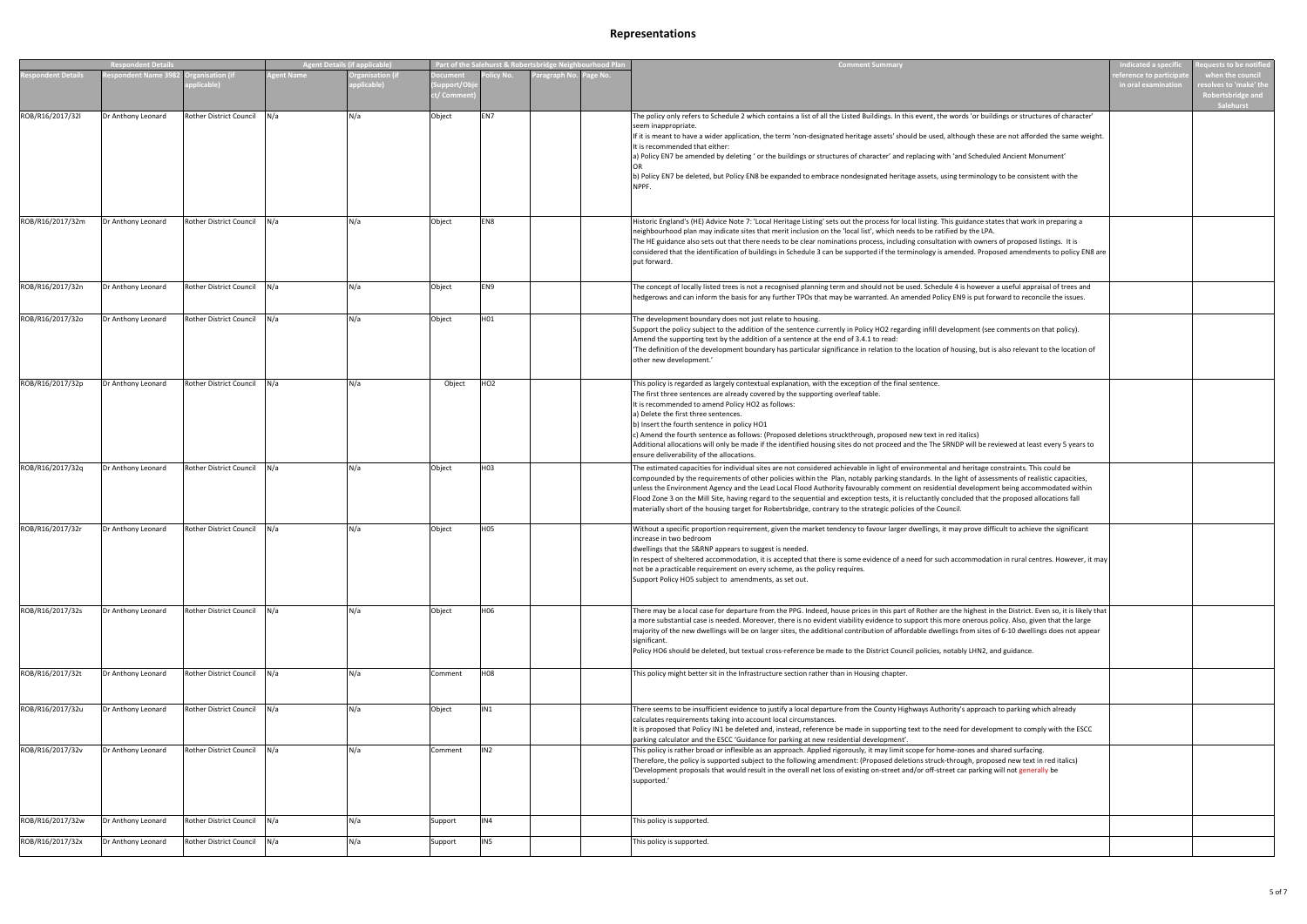| <b>Respondent Details</b> |                                      | <b>Agent Details (if applicable)</b> |                   | Part of the Salehurst & Robertsbridge Neighbourhood Plan |           |                       | <b>Comment Summary</b>  | <b>Indicated a specific</b>                                                                                                                             | quests to be not <u>ified</u> |                       |
|---------------------------|--------------------------------------|--------------------------------------|-------------------|----------------------------------------------------------|-----------|-----------------------|-------------------------|---------------------------------------------------------------------------------------------------------------------------------------------------------|-------------------------------|-----------------------|
| spondent Details          | espondent Name 3982 Organisation (if |                                      | <b>zent Name</b>  | rganisation (if                                          | ocument   | olicy No.             | aragraph No.<br>age No. |                                                                                                                                                         | ference to participa          | when the council      |
|                           |                                      | plicable)                            |                   | plicable)                                                | upport/Ok |                       |                         |                                                                                                                                                         | in oral examination           | esolves to 'make' the |
|                           |                                      |                                      |                   |                                                          | / Commє   |                       |                         |                                                                                                                                                         |                               | Robertsbridge and     |
|                           |                                      |                                      |                   |                                                          |           |                       |                         |                                                                                                                                                         |                               | <b>Salehurst</b>      |
| ROB/R16/2017/32y          | Dr Anthony Leonard                   | Rother District Council              | N/a               | N/a                                                      | Object    | IN <sub>6</sub>       |                         | Policy IN6 appears to essentially cover the same subject matter as policy EC2, so it may be advantageous to combine into a single policy.               |                               |                       |
|                           |                                      |                                      |                   |                                                          |           |                       |                         | The final sentence of IN6 is problematic as the provision of superfast broadband is dependent on the private sector.                                    |                               |                       |
|                           |                                      |                                      |                   |                                                          |           |                       |                         | Policy cannot compel developers to install high speed broadband infrastructure on new developments, although there is scope to require ducting.         |                               |                       |
|                           |                                      |                                      |                   |                                                          |           |                       |                         | It is recommended that the policy be amended accordingly and applied to all sites, subject to viability and feasibility.                                |                               |                       |
|                           |                                      |                                      |                   |                                                          |           |                       |                         |                                                                                                                                                         |                               |                       |
|                           |                                      |                                      |                   |                                                          |           |                       |                         |                                                                                                                                                         |                               |                       |
| ROB/R16/2017/32z          |                                      | Rother District Council              | N/a               | N/a                                                      |           | IN <sub>7</sub>       |                         | This policy substantially overlaps with Core Strategy IM2. It is therefore questioned whether IN7 is necessary. The wording of the policy leaves some   |                               |                       |
|                           | Dr Anthony Leonard                   |                                      |                   |                                                          | Comment   |                       |                         |                                                                                                                                                         |                               |                       |
|                           |                                      |                                      |                   |                                                          |           |                       |                         | ambiguity as to whether it meets these tests. However, as the policy cannot usurp legal tests, it is not regarded as a key issue.                       |                               |                       |
|                           |                                      |                                      |                   |                                                          |           |                       |                         |                                                                                                                                                         |                               |                       |
| ROB/R16/2017/32aa         | Dr Anthony Leonard                   | Rother District Council N/a          |                   | N/a                                                      | Object    | IN8                   |                         | A number of issues in respect of consistency with NPPF paragraphs 100-102 are raised.                                                                   |                               |                       |
|                           |                                      |                                      |                   |                                                          |           |                       |                         | Given that the wording leads is ambiguous and does not sit comfortably with national policy nor emerging Local Plan policy on the matter, it is         |                               |                       |
|                           |                                      |                                      |                   |                                                          |           |                       |                         | recommended that Policy IN8 is deleted. Replacement text could usefully refer the East Sussex Local Flood Risk Management Strategy 2016 - 2026          |                               |                       |
|                           |                                      |                                      |                   |                                                          |           |                       |                         | and relevant guidance.                                                                                                                                  |                               |                       |
| ROB/R16/2017/32bb         | Dr Anthony Leonard                   | Rother District Council N/a          |                   | N/a                                                      | Object    | LE <sub>2</sub>       |                         | This policy substantially repeats Core Strategy policies CO1 and CO3. It is not considered to add value to those. It is not clear if an applicant would |                               |                       |
|                           |                                      |                                      |                   |                                                          |           |                       |                         | need to fulfil all 3 criteria or just one (i.e; use of the terms and/or).                                                                               |                               |                       |
|                           |                                      |                                      |                   |                                                          |           |                       |                         | If retained, it may help to define the use classes to which the policy applies.                                                                         |                               |                       |
|                           |                                      |                                      |                   |                                                          |           |                       |                         | Suggested amendment is to either:                                                                                                                       |                               |                       |
|                           |                                      |                                      |                   |                                                          |           |                       |                         | a) Delete the policy                                                                                                                                    |                               |                       |
|                           |                                      |                                      |                   |                                                          |           |                       |                         |                                                                                                                                                         |                               |                       |
|                           |                                      |                                      |                   |                                                          |           |                       |                         | b) Put 'and' at end of bullet 1. Replace 'and' with 'or' at the end of bullet 2.                                                                        |                               |                       |
| ROB/R16/2017/32cc         | Dr Anthony Leonard                   | <b>Rother District Council</b>       | N/a               | N/a                                                      | Comment   | LE3                   |                         | The policy reference to run-off sits out of place here, could this not be better dealt with under a policy relating to flooding etc?                    |                               |                       |
|                           |                                      |                                      |                   |                                                          |           |                       |                         |                                                                                                                                                         |                               |                       |
|                           |                                      |                                      |                   |                                                          |           |                       |                         | The title could clarify - New 'Leisure or Community' facilities.                                                                                        |                               |                       |
| ROB/R16/2017/32dd         | Dr Anthony Leonard                   | Rother District Council              | N/a               | N/a                                                      | Object    | Strategic             |                         | Overall, the SEA has been produced so as to be consistent with the RDC screening assessment and consistent with the RDC framework, which is             |                               |                       |
|                           |                                      |                                      |                   |                                                          |           | Environment           |                         | welcome. It is considered to be a proportionate assessment. However there are some issues with scores as highlighted in the representation.             |                               |                       |
|                           |                                      |                                      |                   |                                                          |           | Assessment            |                         | Proposed Amendments: Amend SEA accordingly.                                                                                                             |                               |                       |
|                           |                                      |                                      |                   |                                                          |           | (SEA)                 |                         |                                                                                                                                                         |                               |                       |
|                           |                                      |                                      |                   |                                                          |           |                       |                         |                                                                                                                                                         |                               |                       |
| ROB/R16/2017/32ee         | Dr Anthony Leonard                   | <b>Rother District Council</b>       | N/a               | N/a                                                      | Comment   | Environment           |                         | Sections 1.4.11 to 1.4.12 describe the District as a whole and not Robertsbridge specifically.                                                          |                               |                       |
|                           |                                      |                                      |                   |                                                          |           | 1.4.11-1.4.12         |                         | Rother DC has previously provided extensive material relating to the local environmental situation and context.                                         |                               |                       |
|                           |                                      |                                      |                   |                                                          |           |                       |                         | Suggested non-material amendment: Include locally specific, rather than District wide environmental information.                                        |                               |                       |
| ROB/R16/2017/32ff         | Dr Anthony Leonard                   | Rother District Council N/a          |                   | N/a                                                      | Comment   | Mapping               |                         | Sections 1.4.11 to 1.4.12 describe the District as a whole and not Robertsbridge specifically.                                                          |                               |                       |
|                           |                                      |                                      |                   |                                                          |           |                       |                         | Rother DC has previously provided extensive material relating to the local environmental situation and context.                                         |                               |                       |
|                           |                                      |                                      |                   |                                                          |           |                       |                         | Suggested non-material amendment: Include locally specific, rather than District wide environmental information.                                        |                               |                       |
|                           |                                      |                                      |                   |                                                          |           |                       |                         |                                                                                                                                                         |                               |                       |
| ROB/R16/2017/33           | Rector & Scholars of                 |                                      | Mr Wai-kit Cheung | <b>Turnberry Planning</b>                                | Object    | H03                   |                         | The emerging SRNP is considered inflexible/over optimistic and appears, with too much emphasis on the three sites to deliver the required housing       |                               |                       |
|                           | <b>Exeter College</b>                |                                      |                   | Limited                                                  |           |                       |                         | target. A more flexible approach to housing delivery is required and other sites such as Grove Farm reconsidered for allocation The site selection      |                               |                       |
|                           |                                      |                                      |                   |                                                          |           |                       |                         | process has not been undertaken positively and is not in general conformity with the strategic development policies and the adopted Local Plan.         |                               |                       |
|                           |                                      |                                      |                   |                                                          |           |                       |                         | Object to how the above three sites as well as the Grove Farm site were assessed in the Strategic Environmental Assessment (SEA) that accompanied       |                               |                       |
|                           |                                      |                                      |                   |                                                          |           |                       |                         | the emerging SRNP. Further justifications are set out.                                                                                                  |                               |                       |
|                           |                                      |                                      |                   |                                                          |           |                       |                         |                                                                                                                                                         |                               |                       |
| ROB/R16/2017/33a          | Rector & Scholars of                 |                                      | Mr Wai-kit Cheung | <b>Turnberry Planning</b>                                | Object    | <b>SEA (Strategic</b> |                         | We have undertaken a comprehensive review of the assessment of the four sites in the SEA (the three proposed allocations and Grove Farm) and this       |                               |                       |
|                           | <b>Exeter College</b>                |                                      |                   | Limited                                                  |           | Environmental         |                         | s contained in Appendix 2. In summary, we have major concerns as to how the four sites have been assessed. The draft Neighbourhood Plan                 |                               |                       |
|                           |                                      |                                      |                   |                                                          |           | Assessment)           |                         | therefore fails the additional test of not complying with EU Regulations. This is a serious legal flaw in the process and needs remedied before the     |                               |                       |
|                           |                                      |                                      |                   |                                                          |           |                       |                         | Neighbourhood Plan can progress.                                                                                                                        |                               |                       |
|                           |                                      |                                      |                   |                                                          |           |                       |                         |                                                                                                                                                         |                               |                       |
|                           |                                      |                                      |                   |                                                          |           |                       |                         |                                                                                                                                                         |                               |                       |